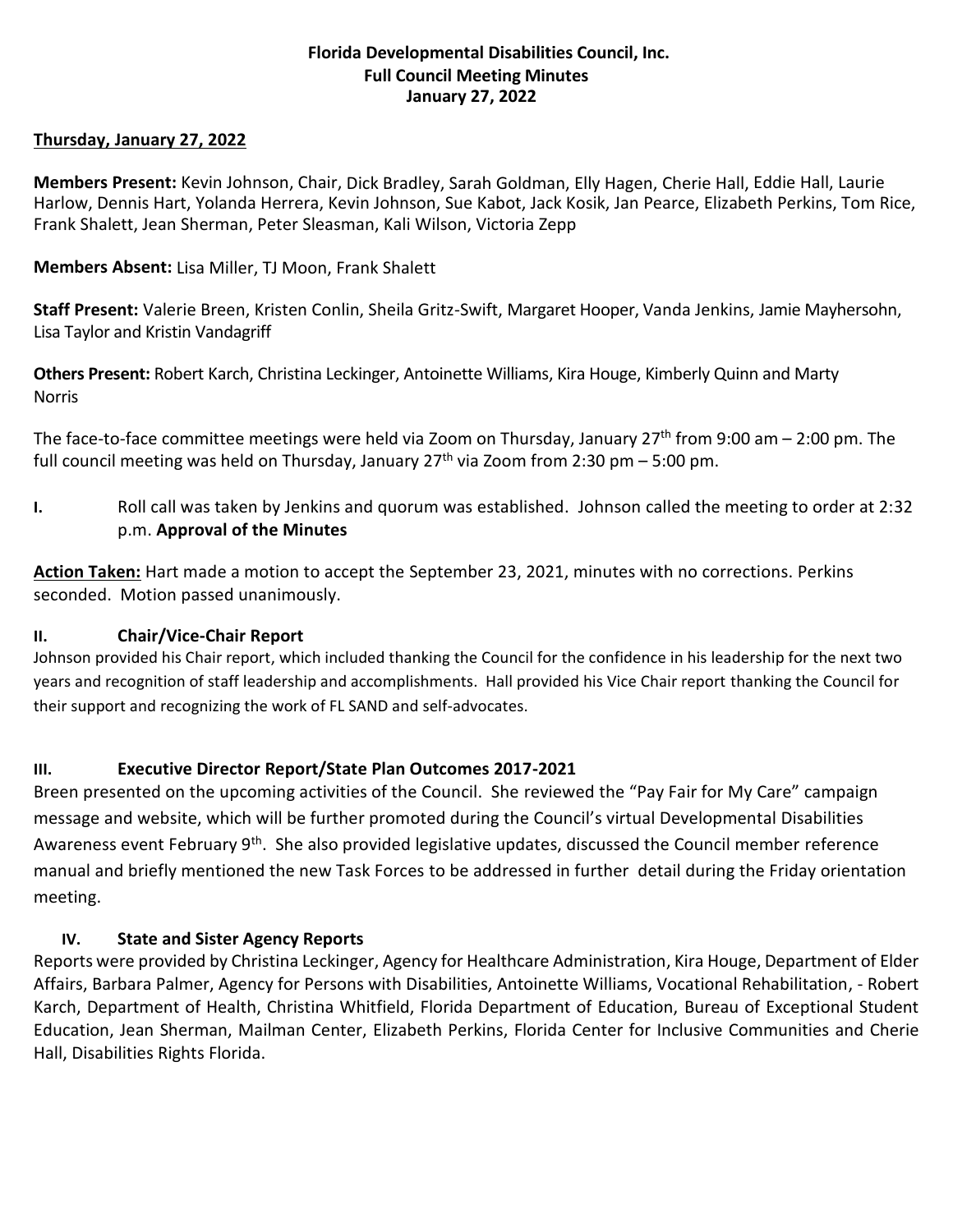## **V. Public Policy Committee Report**

Refer to attached Public Policy Committee Summary Report presented by committee Chair,Sarah Goldman.

## **VI. State Plan Committee Report**

Refer to attached State Plan Committee Summary Report presented by committee Chair, Jean Sherman.

## **VII. Finance Committee Report**

Refer to attached Executive Committee Summary Report presented by committee Chair, Dennis Hart.

## **VIII. Executive Committee Report**

Refer to attached Executive Committee Summary Report presented by committee Chair, Kevin Johnson.

**Public Comment**

None

The meeting was adjourned at 4:55 p.m.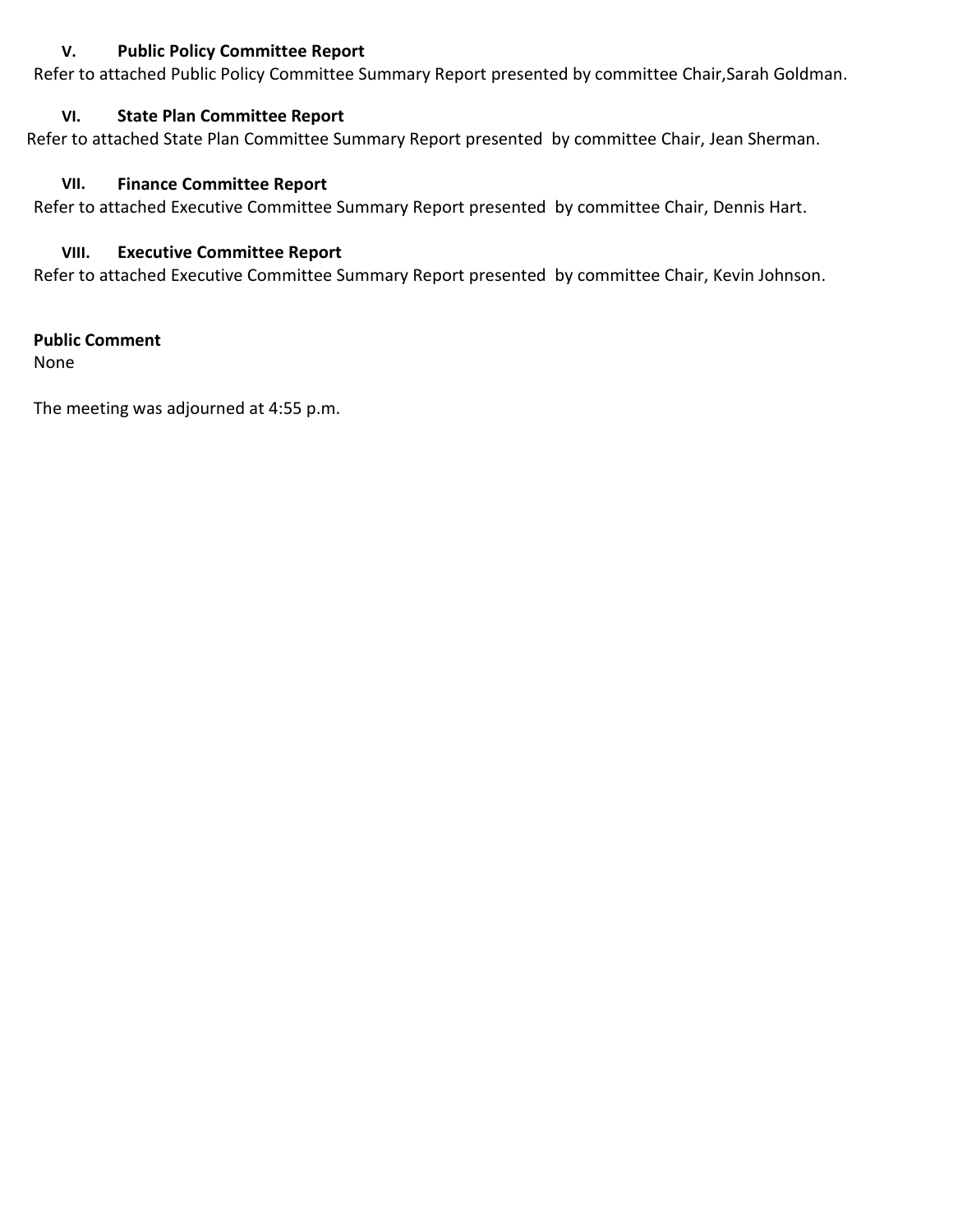#### **FLORIDA DEVELOPMENTAL DISABILITIES COUNCIL, INC.**

# **Public Policy Committee Report January 27, 2022**

The Public Policy Committee met this morning and we discussed updates on the Councils Legislative Platform which includes the **Pay Fair for Care Campaign** which is underway. The Senate appears to be amenable to raising Personal Supports to 15 dollars an hour. We discussed the secondary legislative issue of **Supported Decision Making** which has been moved to the section of statute 393.0 for developmental disabilities.

We have sponsors for the **Social Services Estimating** bill that the Council initiated a couple of years ago. We hope to see some movement on this bill that would include the iBudget waiver in the social service estimating process.

#### **Decision items that were considered by the Public Policy Committee included the following secondary legislative issues.**

## **1) Consideration of SB 390 by Book and HB 235 by Plascencia**

This bill prohibits school personnel from using mechanical restraint on students with disabilities. This does not apply to school resource officers, school safety officers, school guardians, or school security guards as described in s. 1006.12, who may use mechanical restraint in the exercise of their powers and duties to restrict students in grades 6 through 12. **The Public Policy Committee voted to support this bill.**

## **2) Consideration of HB 015 by Tant and SB 236 by Jones**

This bill revises definition of term "exceptional student" to include additional students with developmental delays ages birth through 9 years or through the student's completion of grade 2, whichever occurs first (current law includes up to age 5). **The Public Policy Committee voted to support this bill.**

## **3) Consideration of HB 155 by Valdes and SB 1068 by Jones**

This bill provides students who have been awarded certificate of completion are eligible to enroll in workforce education programs. The bill also requires identification of such programs by Charter Technical Career Centers and the bill requires students who will be awarded certificate of completion to be advised of their educational options. **The Public Policy Committee voted to support this bill.**

#### **4) Consideration of SB 1040/SB 1042 by Brodeur and HB 733/HB 735 by Plascencia**

HB 733 has been replaced with PCB 733. Now, instead of an APD list, if an individual receives the "D" identifier on his or her identification card, such information shall be included through the Driver and Vehicle Information Database and available through the Florida Crime Information Center system.

**The Public Policy Committee voted to oppose this bill.**

#### **Virtual Developmental Disabilities Awareness Day is scheduled for February 9, 2022!**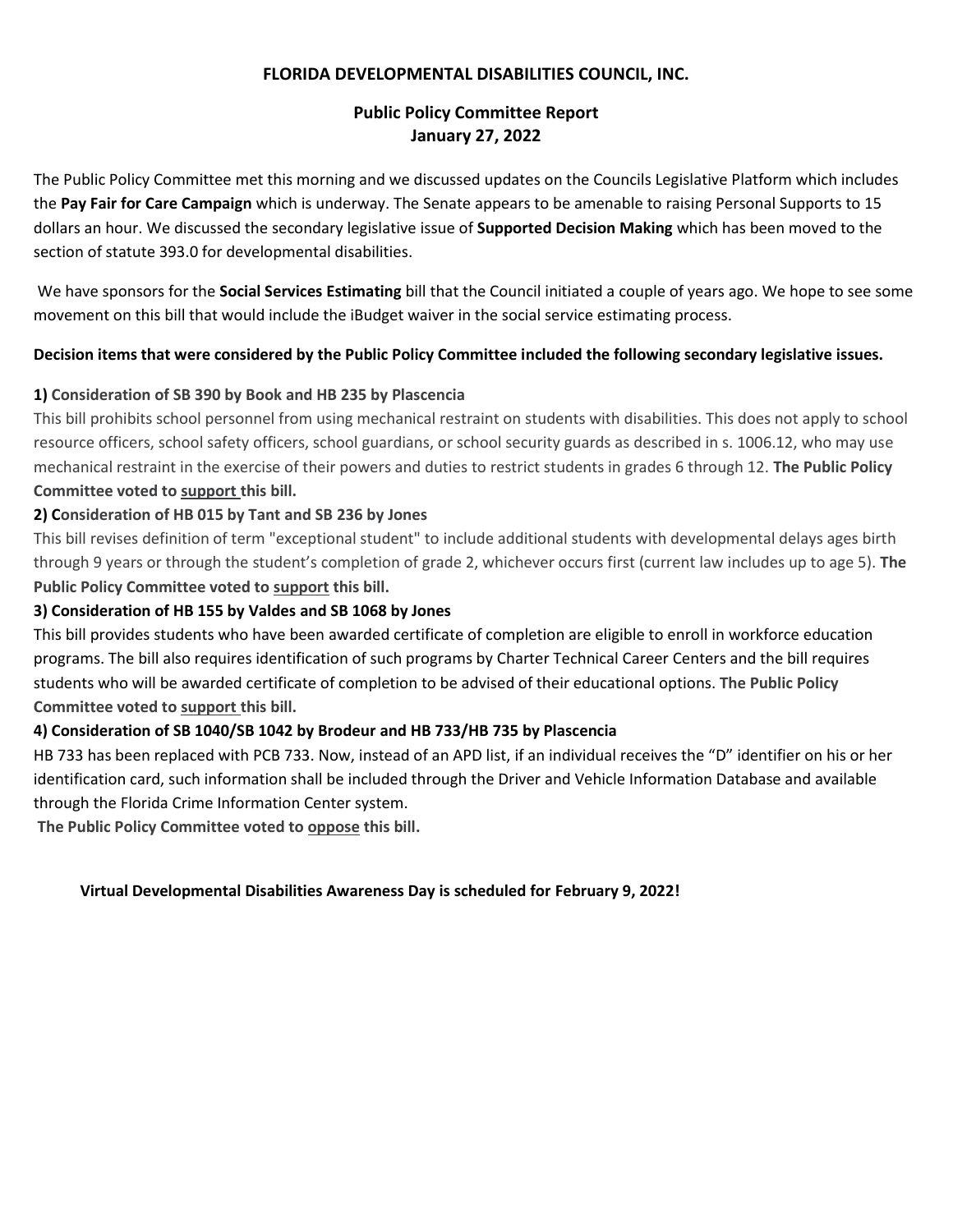#### **FLORIDA DEVELOPMENTAL DISABILITIES COUNCIL, INC.**

# **State Plan Committee Report January 27, 2022**

#### **I. Approval of minutes from September 23, 2021 Meeting**

The minutes from the September 23, 2021 meeting were approved with an attendance correction for Jack Kosik to reflect him present at the September meeting.

## **II. Orientation to State Plan Committee Member Roles**

Dr. Jean Sherman provided an orientation to roles and responsibilities of State Plan Committee members, noting that the State Plan Committee is made up of the Chair and Co-Chair of the Task Forces.

Dr. Sherman noted that as Task Force leaders, key oversight on behalf of the Council with staff will include monitoring our various funded projects and identifying content and/or issues that need to be reported to the full State Plan Committee. This is important because the full State Plan Committee's role is to:

- Monitor and advise the full Council on how we are spending and investing our dollars.
- Ensure that our programmatic investments are meeting the overall goals and initiatives set forth under our 5 year state plan.
- Ensure that we are within our overall budgetary guidelines annually for our programs and contracts.
- Make decisions as to whether a contract/provider is doing the work we need and whether we need to make changes.

# **III. IFP State Plan Committee Selection Review/Roles**

Dr. Jean Sherman described another major role of the State Plan Committee, which is serving as the final selection committee for the funding proposals that rise to the top based on our scoring committee scores and overall risk to the Council. She shared that we have changed several processes related to how the Council obtains scores for IFPs, and Valerie Breen subsequently described the new External Review Committee process, noting the following:

- We will be using external reviewers, rather than Council member reviewers.
- This shift allows us to 1) pay reviewers; 2) establish a larger pool of reviewers to choose from, assisting with averting conflicts of interest; and include and expose new people to the Council, who may ultimately seek to apply as Council members.
- We established a pool of at least 55 potential reviewers.
- The scoring committee meeting may be held remotely via external reviewers, which would not have been an option for Council member reviewers under the Governor's guidelines per our attorney.

Dr. Sherman shared that staff issued five Invitation for Proposals in December 2021 and responses were due January 19, 2022. She additionally shared the following:

- The cumulative amount for the five IFPs issued by the Council was \$2.1M.
- Two of the 5 Invitation for Proposals were responded to with a total of two proposals each.
- External Scoring Committees are being convened to review proposals in early February.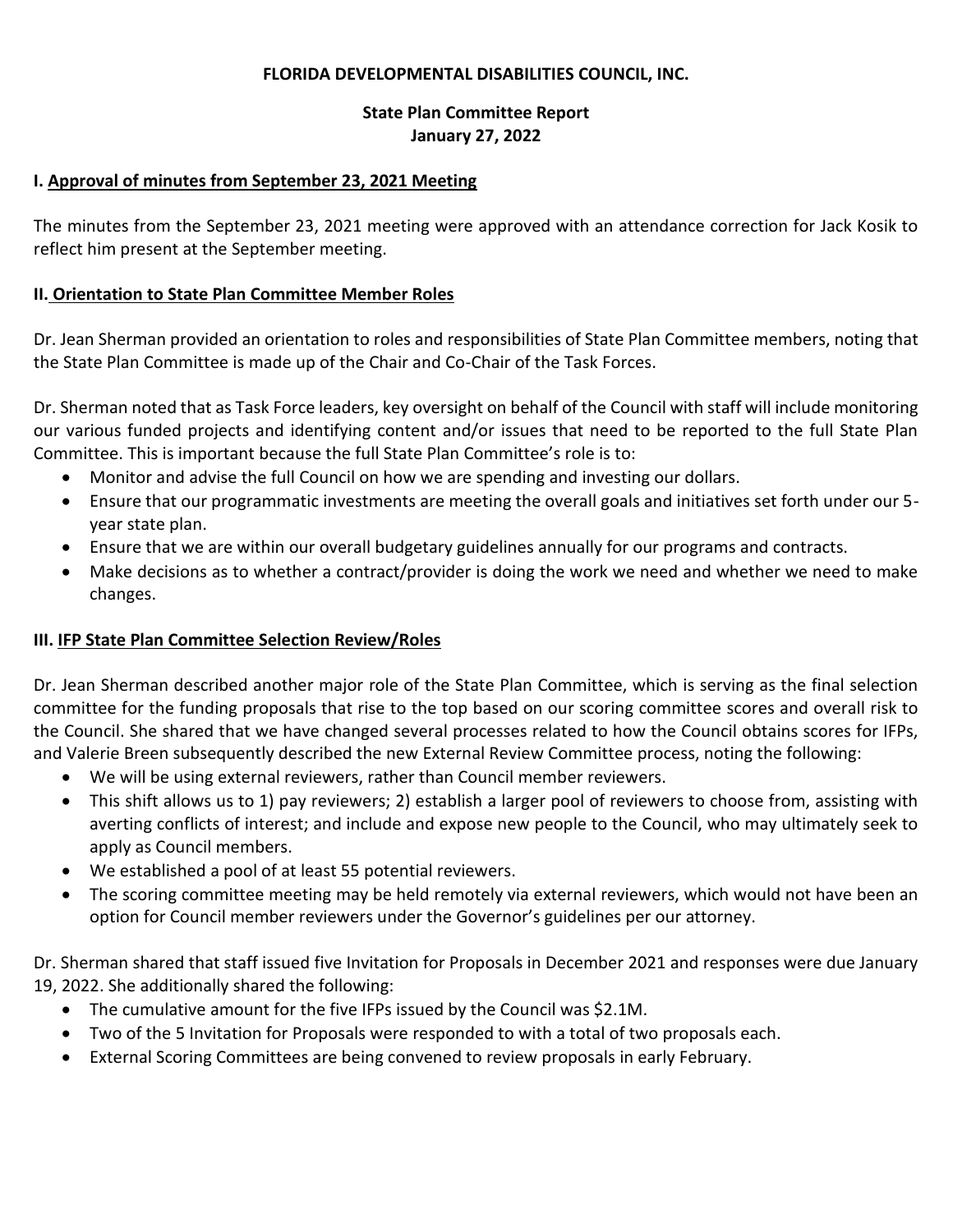After the proposals are scored, Valerie and Lisa will conduct a risk assessment. Once this is completed, the State Plan Committee members will receive the following information for review prior to the State Plan Committee IFP Selection meeting:

- **Risk Assessment for the Top Proposal** which will include: 1) the score, 2) the self-assessment of risk, 3) the inherent assessment of risk, and 4) any prior performance ratings for those who had done work with the Council in the past.
- In addition, what will accompany the Risk Assessment form is the **State Plan Committee IFP Summary Report**. This report is new and is designed to provide a bit more information on the proposals submitted for each IFP and how they were ranked.

Valerie Breen shared and reviewed both key documents.

Based on State Plan Committee members availability, the State Plan Committee IFP Selection meeting was confirmed and will be scheduled for March 2, 2022 at 3:00 p.m., which will be one day in advance of the originally plotted schedule.

Dr. Sherman also shared plans for moving the other three IFPs for which no responses were received into sole source solicitation mode. Valerie Breen and staff provided additional information on why it is essential that we now move these to sole source solicitation, rather than another round of competitive solicitation. The time-sensitive urgency of obligating and completing the period of performance based on the federal government's shift from three years to two years is the major driving factor in why we must now move to sole source solicitation.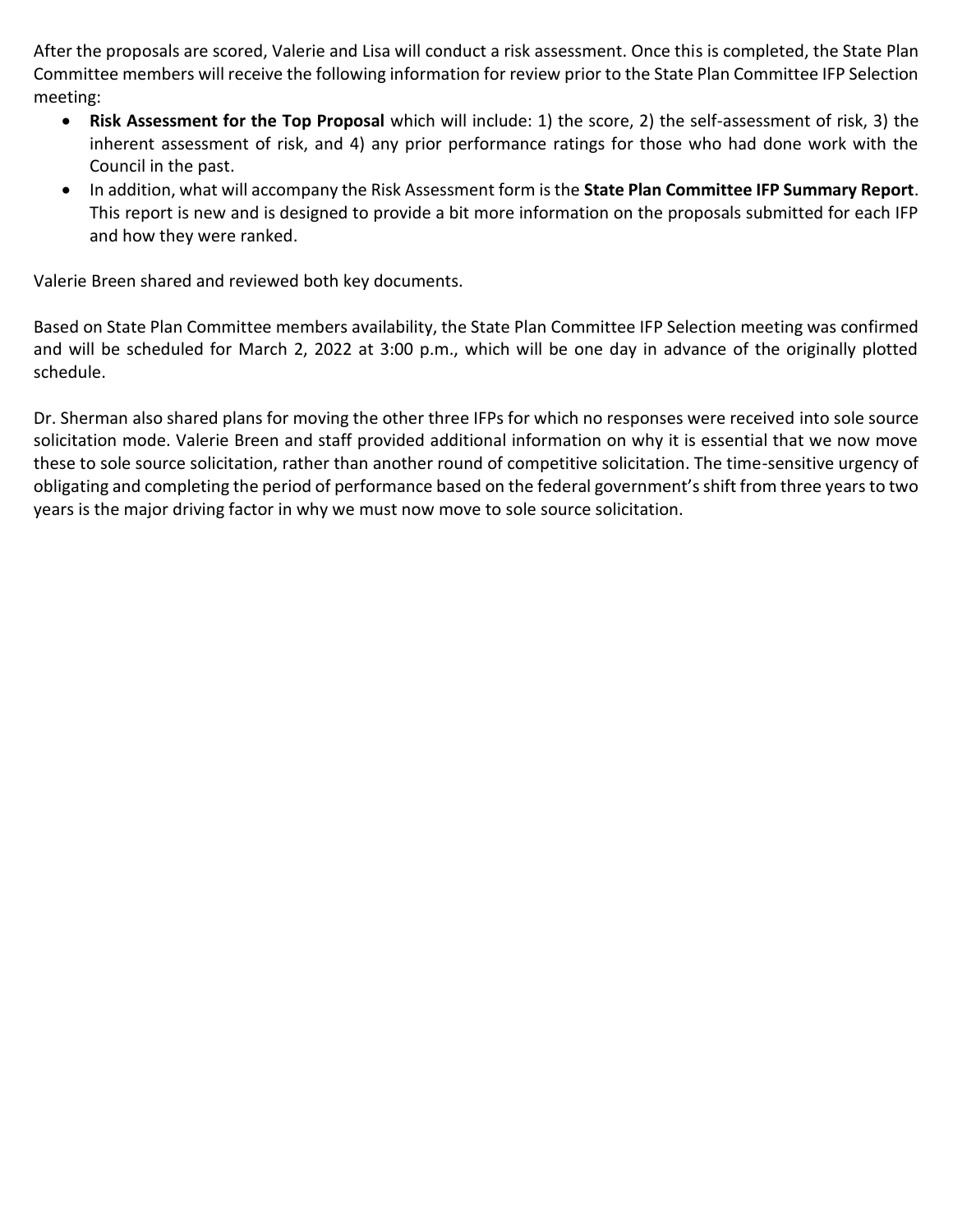#### **FLORIDA DEVELOPMENTAL DISABILITIES COUNCIL, INC.**

# **Finance Committee Report January 27, 2022**

## **Action Items:**

- 1. Approved minutes from the 9/23/21 Finance Committee meeting.
- **2.** Approved the Audit for the fiscal year ending 9/30/21. FDDC has an annual audit by independent CPAs in accordance with our grant award agreement. FDDC received an unmodified opinion which is the highest opinion that can be received.

# **Review/Discussion:**

1. Reviewed the Administrative Expenditures Budget to Actual Report for 10/01/21 through 12/31/21. Line items were highlighted with details and the overall administrative spending in line with the budget.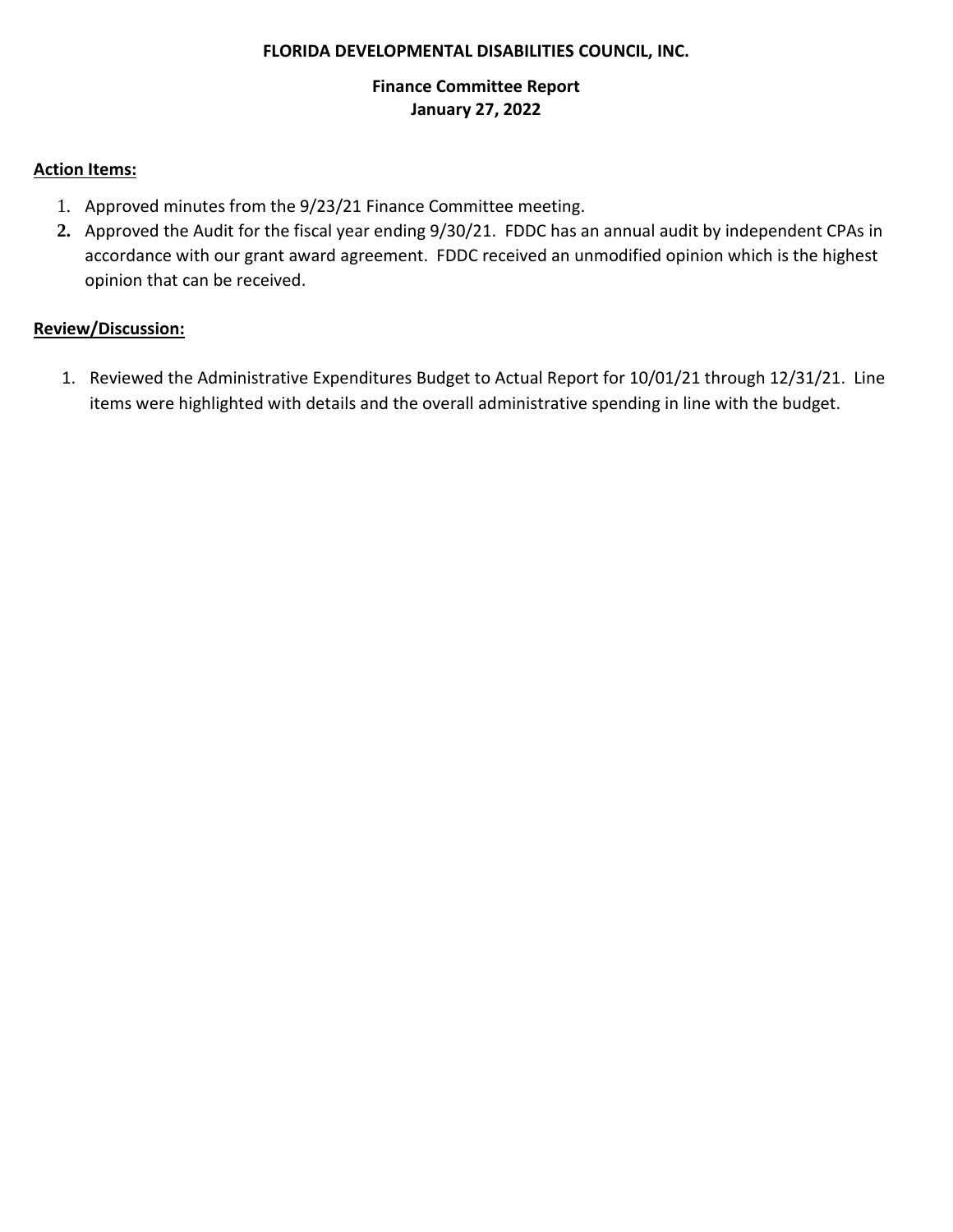# **Florida Developmental Disabilities Council, Inc.**

# **Executive Committee Report 01/27/22**

The meeting was convened at 12:30 p.m. by Chair Johnson and quorum was established.

The committee adopted the minutes from our 2021 Executive Committee meetings held on September 23<sup>rd</sup> and November 16<sup>th</sup>.

The committee then reviewed a total of 13 applications sent through our Council portal for consideration to apply to be on our Council. The Council currently has 3 seats open for persons with Developmental Disabilities. The Council also needs to ensure it has candidates for the future for parents, family members or guardians with children under the age of 18 with a developmental disability.

After discussing and rating each application, two applicants with a developmental disability were recommended to move forward for an interview by the committee and five family members with a child with a developmental disability were recommended to move forward to interview by the committee.

It was decided that the committee would prioritize interviewing the applicants for the open seats for a person with a developmental disability in the next month, and plan to interview parents of children with developmental disabilities later in the year, since no seats are vacant on the Council in this category.

Furthermore, the committee members discussed the need for more diversity geographically and what other groups we could engage to promote the council application process. The committee cautioned, however, that we must make clear that just because a person applies does not mean they would necessarily move forward for consideration and even if they are moved forward to the Governor's office for consideration it may be a long delay before being considered.

We adjourned our meeting at 1:48 p.m.